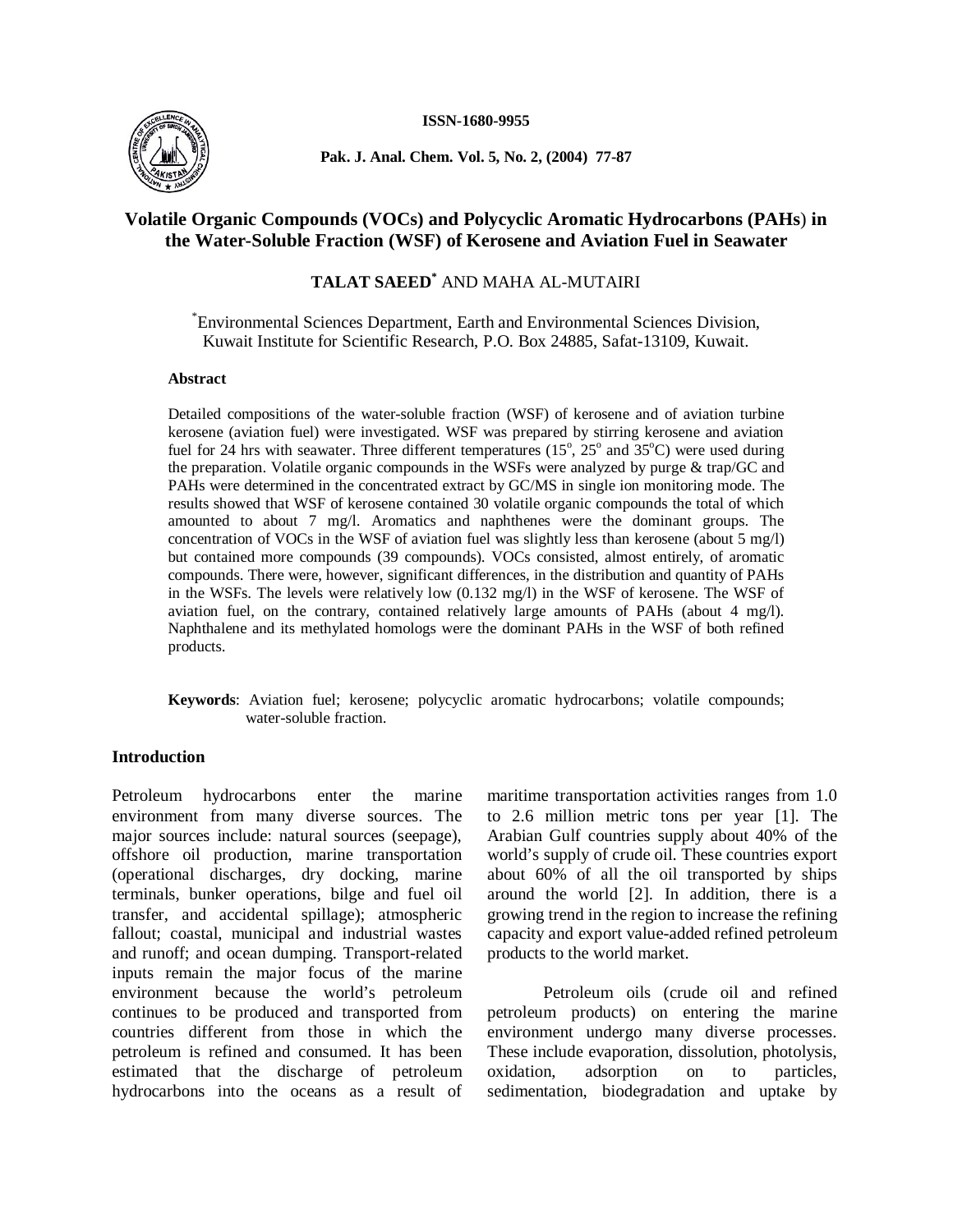biota. These processes collectively determine the fate of the oil and its impact on the environment. Among these processes, dissolution is of special importance and significance especially from toxicity point of view. The amount of oil that dissolves in water is generally small (less than 1%). It is this fraction that contacts and impacts the marine organisms and is therefore an important determinant of the oil toxicity.

Dissolution of crude oils has been extensively studied [3 - 9]. The water-soluble fraction of refined petroleum products has also been reported by many authors  $[10 - 19]$ . These studies indicated that the water-soluble fraction (WSF) of crude oils and most of the petroleum products is a complex mixture ranging from pentane to polycyclic aromatic hydrocarbons (PAHs), phenols, and nitrogen- and sulfurcontaining heterocyclic compounds. PAHs are known to be neurotoxic, cytotoxic and carcinogens.

In the literature, the composition of WSF of kerosene has been rarely mentioned. One of the reasons of this lack of interest was the fact that very few high profile-accidents involved kerosene spillage into the marine environment. Boylan and Tripp [4] reported the aromatics present in the WSF of kerosene in seawater. Many isomers of  $C_3$ -benzene,  $C_4$ -benzene, naphthalene and methylated naphthalene were detected. The total concentration of these compounds amounted to 610  $\mu$ g / L<sup>-1</sup>. Coleman [16] described the major components in the WSF of kerosene prepared in tap water. Anderson [3] pointed out that all oils bearing the same name do not necessarily have identical chemical composition. The actual composition of the pure petroleum product is dependent upon the raw source, the degree of chemical modification (for example, cracking) and the physical separation method employed [16]. It can, therefore, be reasonably expected that refined petroleum products produced from diverse crude oils may produce different composition of the petroleum product especially in minor components (mostly quantitative) and hence variable composition of the water-soluble fraction.

Petroleum pollution of the Arabian Gulf has been the subject of many studies [20, 21]. Most of pollution has been attributed to crude oil spills. However, little attention has been given to the soluble hydrocarbons in the seawater [22, 23]. The main objective of the present study was to determine the volatile organic compounds and PAHs in the water-soluble fraction of locally produced kerosene and aviation fuel prepared in the local seawater and at temperatures encountered locally.

#### **Materials and Methods**

Authentic samples of kerosene and aviation fuel (also known as aviation turbine kerosene: ATK) were obtained from Kuwait National Petroleum Company (KNPC). The samples were kept in an airtight container and stored in a freezer at  $-20^{\circ}$ C. The seawater used in the preparation, was from an offshore intake well. The water was filtered through a series of filter to remove any biota and particulate matter and tested for the presence of any organic compounds by running it as a blank.

#### *Preparation of water-soluble fraction*

The setup used for the preparation of WSF was described previously [24]. It consisted of a 2 l bottle that was kept in a water bath. The temperature of the bath was controlled by employing a water-chiller/heater circulator. The circulator controlled the set temperature to  $+0.1^{\circ}C$ . The water level in the bath was adjusted so that water and oil layers in the bottle were below the water level of the bath. The bath was placed on a magnetic stirrer. A Teflon-coated stirring bar (2 cm long) was placed in the bottle. The stirring speed was adjusted so as not to form a large vortex. The oil sample was introduced slowly on top of the water layer through a glass tube with the help of a syringe. The headspace was purged with nitrogen through another tube to expel air. WSF sample was collected by applying a slight nitrogen pressure that caused the WSF to rise in a glass delivery tube. The stirring was continued for 24 hr after which the WSF was removed immediately for analysis or extraction.

# *Preparation of concentrated extract for GC/MS analysis*

About 1.5 liter of the water-soluble fraction was taken in a separatory funnel and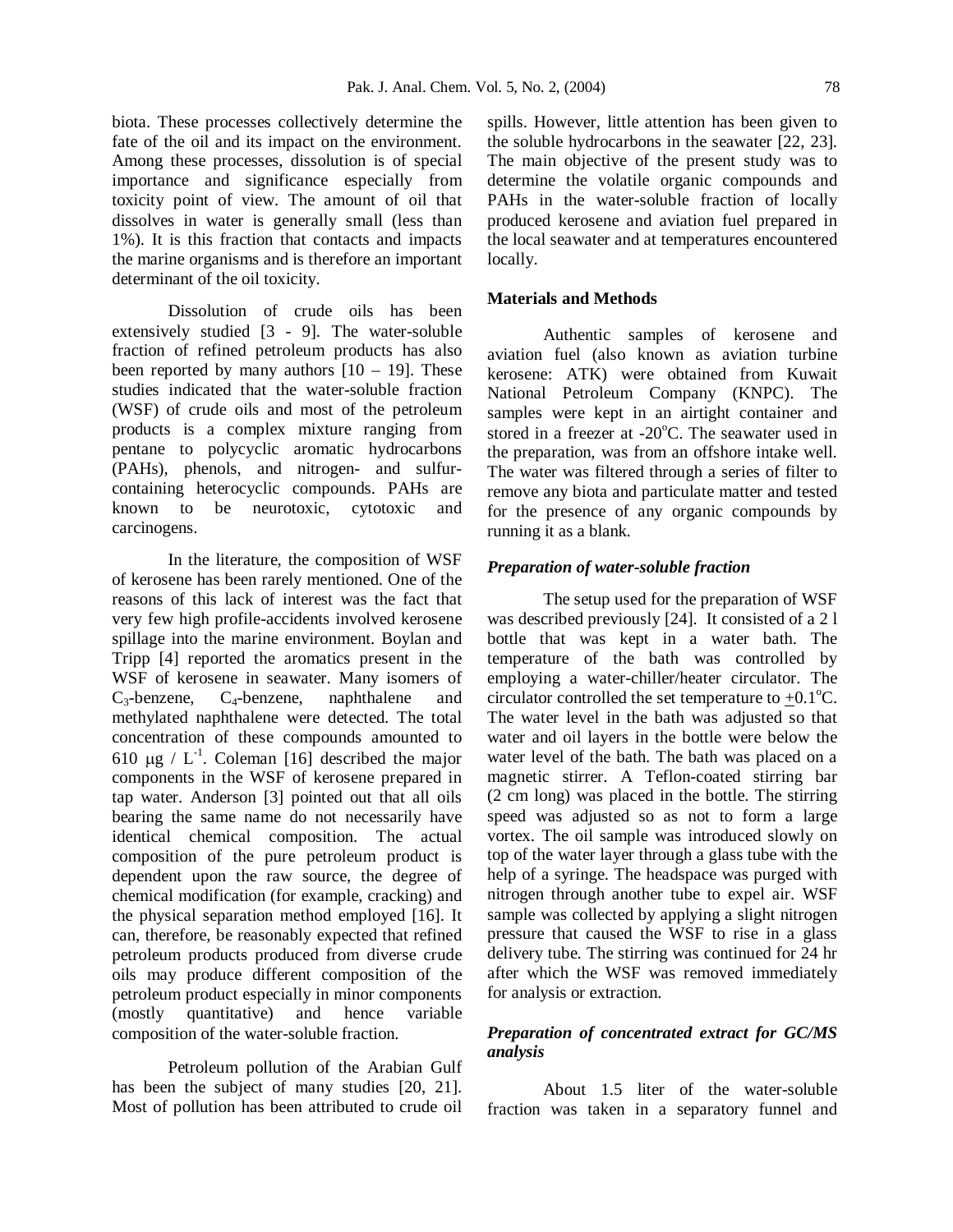extracted three times with 10 ml portions of 3:7 mixture of hexane: dichloromethane. The combined extracts were dried over anhydrous sodium sulfate, filtered and concentrated on a rotary evaporator to about 5 ml and then under a stream of nitrogen to near dryness. The final volume was adjusted to 100 ul with dichloromethane.

### *Purge and trap-gas chromatographic analysis*

The volatile compounds in the WSF were analyzed by purge & trap/GC using a flame ionization detector. Varian-3600 GC was linked to a Tekmar-3000 purge and trap concentrator. A Tekmar cryofocusing module was employed to refocus the volatile desorbed from the trap. Data was acquired and reprocessed by Varian Star Chromatography Software. A sample of the WSF (3 ml) was introduced into the purging vessel with a Luer-lock syringe. A preset method (equivalent to EPA Method-502) was used for purging and trapping the volatiles. Briefly, the sample was purged for 11 min with helium. The purged volatile compounds were trapped on a Tenax trap. The trap was heated to  $225^{\circ}$ C to desorb and kept at the same temperature for 2 min during desorption. The desorbed compounds were refocused at the head of analytical column at  $-150^{\circ}$ C after which the cryofocusing interface was heated to  $180^{\circ}$ C and the compounds introduced into the GC.

The conditions for gas chromatographic analysis were as follows: Fused silica capillary column, coated with SPB-624 (Supleco), 1.4  $\mu$ m film thickness, 30 m long and 0.25 mm internal diameter. Helium was used as carrier gas at 2 ml/min. Initial column temperature was  $40^{\circ}$ C, maintained for 5 min and then programmed to  $220^{\circ}$ C at  $4^{\circ}$ /min. The final temperature was held for 10 min. Flame ionization detector used for detection. An external standard method was employed for quantitation.

### *P&T/GC/MS Analysis*

The identity of the peaks was ascertained by linking the P&T/GC with a mass spectrometer. The Tekmar-3000 purge and trap concentrator was linked to Shimadzu GC-14A through a Tekmar

cryofocusing module. GC was coupled with a Shimadzu QP-2000 quadruple mass spectrometer. The conditions used for GC analysis were same as given for P&T/GC. The mass spectra of unknown peaks were compared with those standards as well as with the EPA/NIH mass spectral database.

### *GC/MS Analysis of PAHs*

Polycyclic aromatic hydrocarbons (PAHs) in the WSF were identified and quantified by analysis of the concentrated extract of WSF on GC/MS operated in single ion monitoring (SIM) mode. A Shimadzu GC-14A/QP-2000 with a split/splitless injector in splitless mode was used for analysis. The GC conditions for the analysis were: fused silica capillary column, coated with SPB-5, 25 m long and 0.25 internal diameter. Initial temperature was set at  $100^{\circ}$ C, held for 5 min and then programmed to  $280^{\circ}$ C at  $6^{\circ}$ /min. The final temperature was held for 20 min. An external standard method was used for quantitation of PAHs. A commercially available mixture of PAHs (M-610, Supelco) was diluted after the addition of standard solutions of methylated-PAHs. The response factors of the available methylated PAHs were used for the isomers for which the standards were not available. The response factor of 1 methyl naphthalene, for example, was used for the calculation of quantities of all of methyl naphthalene isomers.

#### **Results and Discussions**

Kerosene is one of the commonly used petroleum products. It contains large number of compounds, mostly in the range of  $C_8$  to  $C_{14}$ . Mononuclear aromatic compounds (e.g. benzene, toluene, xylenes etc.) are present in only small amounts. Aliphatic compounds form the bulk of this product. Aviation fuel (also known as jet fuel or ATK i.e. aviation turbine kerosene) is specially formulated kerosene and has a similar range.

#### *Volatile compounds in the WSF of kerosene*

After gasolines, kerosenes are the next most important refined petroleum products. Kerosenes contain compounds that are higher in molecular weight than those found in gasolines. The range of carbon atoms found in kerosene is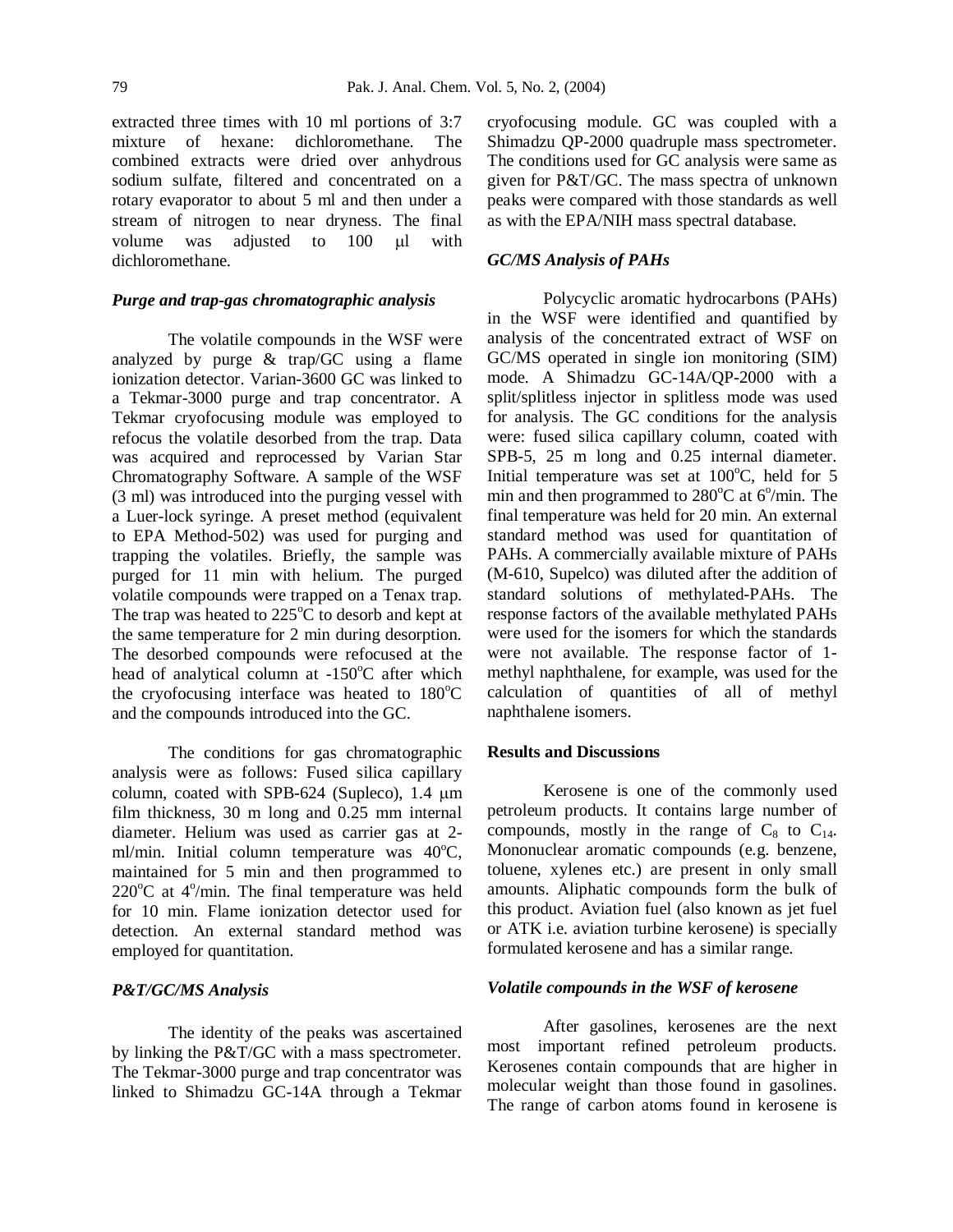from  $C_8$  to  $C_{15}$ . Kerosene is predominately aliphatic in nature; however, small amounts of aromatic compounds (benzene and its derivatives) are also present. The composition of the WSF of kerosene at different temperatures and after different stirring times is presented in Table 1. The composition of the WSF of kerosene is a good reflection of the parent product. As it is a higher cut of the refining process, lower molecular weight compounds that were present in the WSF of the Kuwait crude oil [24] and gasolines [25] are either absent or present in very low concentrations in kerosene. On the other hand, the WSF of kerosene contained many higher molecular weight compounds and in higher concentrations; however, the total concentration of volatile organic compounds dissolved in seawater was much lower than gasolines. The total was comparable with that of the WSF of Kuwait crude oil [24]. The total of the WSF after the first 2 h of stirring ranged from 1336 to 2061  $\mu$ g / L<sup>-1</sup> (1.33 to 2.06 ppm), which increased to a range of 6438 to 7426  $\mu$ g / L<sup>-1</sup> (6.4) to 7.4 ppm). A total of 30 volatile organic compounds were detected in the WSF. Most of these compounds were aromatics  $(C_{2}$ - to  $C_{4}$ benzenes). A rich variety of  $C_4$ -benzene isomers were especially noteworthy compared with crude oil and gasolines. Benzene and toluene, which were dominant in the more volatile products, constituted only a small part of the total. Another interesting feature of the WSF was that no aliphatic compounds were detected. Heteroatom containing-compounds were also almost completely absent. Only one naphthenic compound was present (cyclohexane). The concentration of cyclohexane was unexpectedly high; it was the single most abundant compound in the WSF.

Table 2 presents the group summary of the WSF of kerosene. Naphthenes comprised about 40% of the total and aromatics the rest. Cyclohexane was the only naphthenic compound present and was the single largest component (about 40%) of the WSF. Aliphatics and heteroatom containing compounds were not detected. Among the aromatics, the relative composition was very different from gasolines. Benzene and toluene, at maximum, constituted only 17% of the total aromatics.  $C_{2}$ - and  $C_{3}$ aromatics formed the bulk (about 80%) of the total

aromatics in the WSF. Significant amounts of  $C_4$ benzenes were also present.

# *Effect of stirring time on the composition of WSF of kerosene*

The total concentration of WSF after 2 h of stirring ranged from 1335  $\mu$ g / L<sup>-1</sup> to 2061  $\mu$ g / L<sup>-1</sup>. After another 2 h (4 h stirring), the concentration increased from 2193 to 3437  $\mu$ g / L<sup>-1</sup>. After 24 h, the increase in concentration was  $482\%$  at 15<sup>o</sup>C, whereas at  $25^{\circ}$ C, the increase was  $441\%$  and, at  $35^{\circ}$ C, the increase was  $360\%$ . Individually, all of the compounds detected increased with time; however, the effect of stirring time on the different groups and subgroups was not uniform. After 2 h of stirring at  $15^{\circ}$ C, naphthenes formed about 43% of the total soluble compounds. This percentage remained the same in the sample collected after 24 h of stirring. A significant decrease in the contribution of naphthenes was recorded over time when the WSF was prepared at  $25^{\circ}$  and  $35^{\circ}$ C. Correspondingly, aromatics as a group, increased over time at  $25^{\circ}$ C and  $35^{\circ}$ C. Among the subgroups of aromatics, the share of volatile aromatics (benzene and toluene) decreased or remained constant over 24 h stirring time. The higher aromatics  $(C_2$ -benzenes,  $C_3$ benzenes and  $C_4$ -benzenes) increased at 15 $\degree$ C and at  $25^{\circ}$ C and  $35^{\circ}$ C increased slightly or remained constant over the 24 h period.

## *Effect of temperature on the WSF of kerosene*

The increase in the temperature of the seawater resulted in the expected increase in the solubilities of the compounds in the WSF of kerosene. The effect on the overall composition was pronounced in the first 4 h. A 17% increase was observed in the overall levels when the temperature was increased from  $15^{\circ}$ C to  $25^{\circ}$ C. Increase of another  $10^{\circ}$ C resulted in an increase of 54% in the first 2 h of stirring. In the 4 h sample, increasing the temperature from  $15^{\circ}$  to  $25^{\circ}$ C caused an increase of  $25\%$ , and to  $35^{\circ}$ C, raised the levels by 56%.

# *Volatile compounds in the WSF of aviation fuel (ATK)*

Aviation turbine kerosene (aviation fuel) is kerosene especially blended for use as fuel for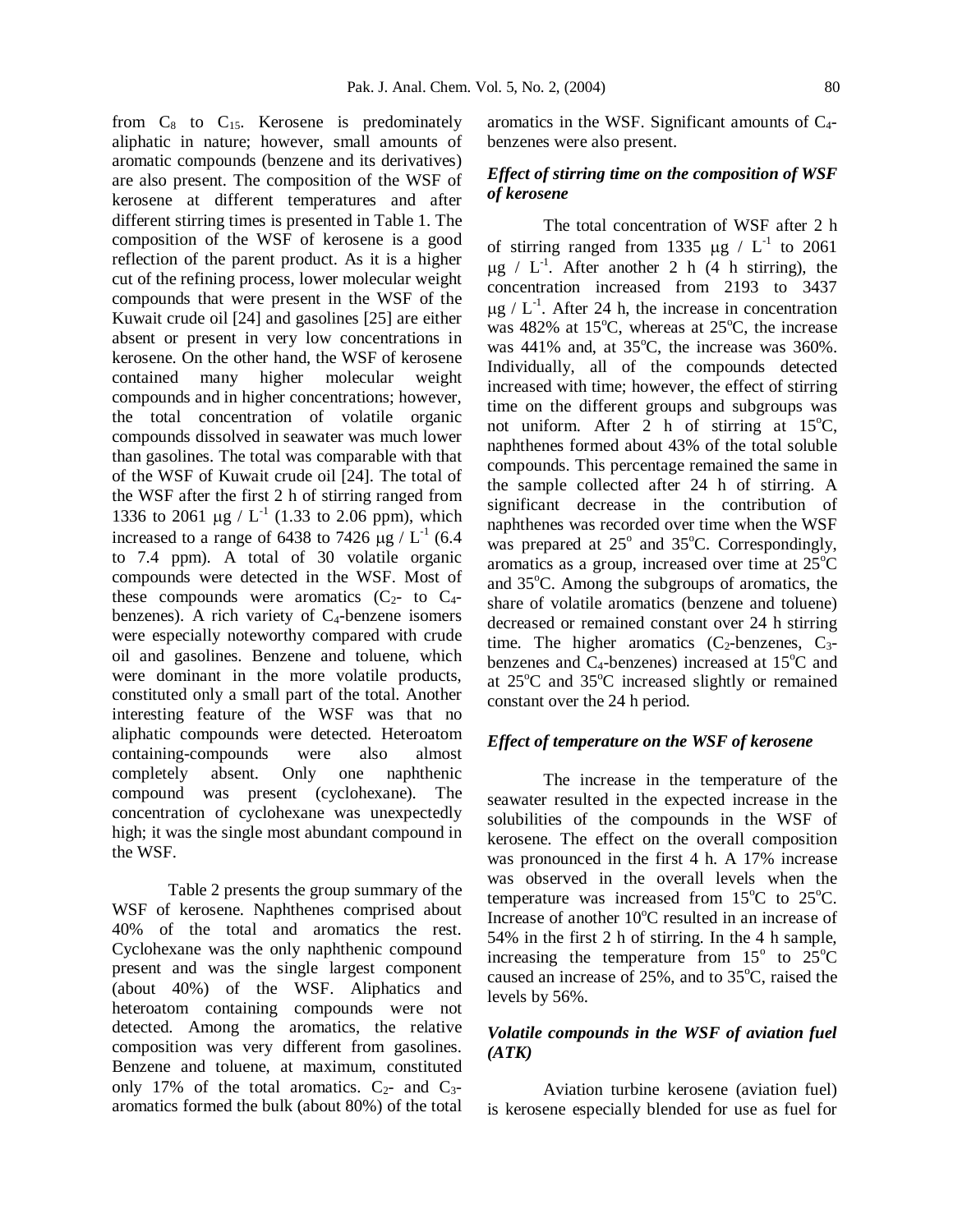jet engines in the aviation industry. Its qualitative chemical composition is very similar to kerosene. It was therefore expected that the WSF of this product would be similar to that of kerosene. The detailed chemical composition of the WSF prepared at three different temperatures and at different stirring times is presented in Table 3**.** A total of 39 volatile organic compounds were detected and quantified. The concentration of the WSF, on the whole, was 40% less than that of kerosene after 24 h of stirring. The bulk of the WSF consisted of higher molecular weight aromatic compounds. Only a few of the lower molecular weight components were present in small amounts. It is also clear from Table 4 that the WSF of aviation fuel was quite similar to that of the kerosene; however, the WSF of aviation fuel did not contain as much cyclohexane as the WSF of kerosene. On the other hand, the WSF of aviation fuel contained considerably more benzene and toluene than kerosene's WSF.

Table 4 presents the summary of the composition of the WSF of aviation fuel. Aliphatics, naphthenes and hetero-atom-containing compounds were present only in trace amounts, especially in the sample collected after 24 h of stirring. The WSF consisted almost entirely of the aromatic compounds. Among the different subgroups of aromatics,  $C_2$ -benzene and  $C_3$ benzenes made up about 70% of the aromatics. Toluene and  $C_4$ -benzene were also present in appreciable concentrations.

# *Effect of stirring time on the composition of the WSF of aviation fuel*

The composition of the WSF of aviation fuel was affected in the same way as the samples discussed previously by the different stirring times. Increasing stirring time caused increase in the concentration of the organic compounds. This increase was reflected in the overall levels of these compounds in the WSF. The total concentration of the WSF after 2 h of stirring was  $762 \text{ µg}/1$  (0.76) ppm) at  $15^{\circ}$ C, which increased to  $1445 \text{ µg}/1$  (1.44 ppm) after another 2 h. The final concentration determined after 24 h of stirring was  $4853 \text{ µg/l}$ (4.85 ppm). The individual components, in general, followed the same trend. The effect of stirring time on aliphatics, naphthenes and heteroatom-containing compounds was that, with stirring time, their share in the total decreased slightly. Since the contribution of these groups towards the total was relatively low, the change was not very significant. Different aromatic subgroups were affected differently by increasing the stirring time. In general, volatile aromatics (benzene and toluene) decreased and  $C_2$ - and  $C_3$ -benzenes increased with time.

# *Effect of temperature on the composition of WSF of aviation fuel*

The effect of different temperatures on the composition of the WSF of aviation fuel is presented in Tables 4 and 5. In brief, the total concentration of organic compounds in seawater increased by about 40% when the temperature was increased from  $15^{\circ}$ C to  $25^{\circ}$ C in the samples collected after 2 and 4 h. A further increase of  $10^{\circ}$ C (from  $25^{\circ}$  to  $35^{\circ}$ C) caused an increase of about 20% in the same period. In the sample collected after 24 h stirring, the effect of temperature was relatively very small. The effect on aromatics, by far the largest group, was that, at higher temperatures, their percent contribution to the total increased slightly. The subgroups of aromatics were differently affected by the increase in the temperature. Lighter compounds, generally, decreased with increasing temperature.  $C_{4}$ benzenes, the heavier compounds, increased appreciably in the WSF at higher temperatures.

# *Comparison of VOCs in WSF of kerosene and aviation fuel*

Aromatics constitute the bulk of the volatiles in the WSF of petroleum oils including the kerosene and aviation fuel. The volatiles present in the WSFs of these oils presented a rather similar profile. Fig. 1 shows the comparison of volatile aromatic compounds in the WSFs of these oils.

### *PAHs in the WSF of kerosene*

Table 5 presents the composition of the PAHs in the WSF of kerosene prepared at three different temperatures. The results showed that seven PAHs were present in the WSF. Naphthalene, methyl naphthalene and dimethyl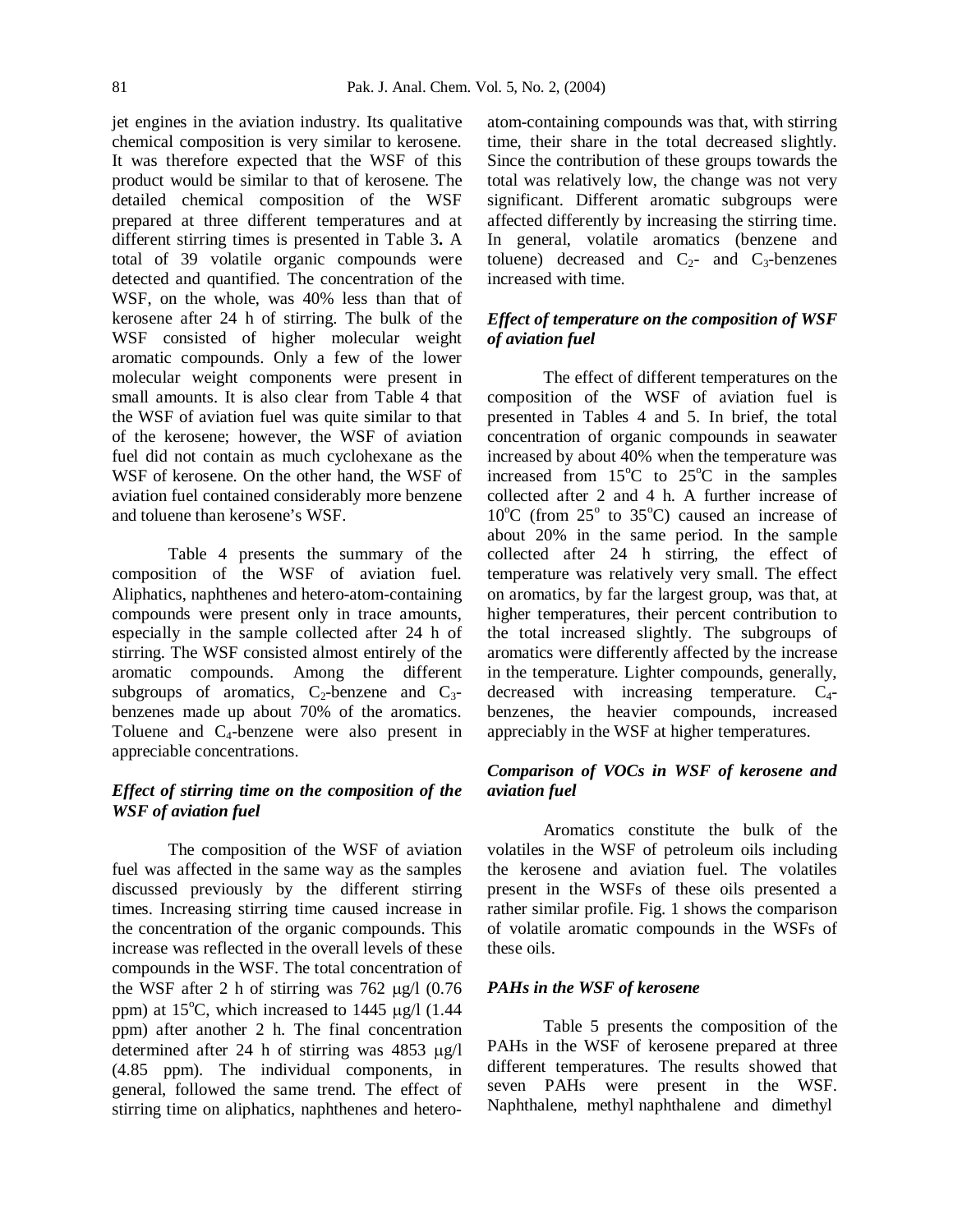Table 1. Composition of the VOCs in the WSF of Kerosene in seawater  $(\mu g/L^{-1})$ 

|                  |                                |                  | $15^{\circ}$ C |                |                          | $25^{\circ}$ C |        |                | $35^{\circ}$ C |         |
|------------------|--------------------------------|------------------|----------------|----------------|--------------------------|----------------|--------|----------------|----------------|---------|
|                  | Peak Name                      | 2 <sub>h</sub>   | 4 h            | 24 h           | 2 <sub>h</sub>           | 4 h            | 24 h   | 2 <sub>h</sub> | 4 <sub>h</sub> | 24 h    |
| 1                | Cyclohexane                    | 583              | 1036           | 2809           | 768                      | 1287           | 2772   | 888            | 1417           | 2710    |
| $\boldsymbol{2}$ | Benzene                        | 26               | $\sqrt{2}$     | 5              | $\mathbf{1}$             | 5              | 6      | $\mathbf{1}$   | $\overline{4}$ | 6       |
| 3                | Toluene                        | 105              | 77             | 205            | 46                       | 87             | 223    | 60             | 106            | 244     |
| 4                | Ethylbenzene                   | 47               | 79             | 253            | 54                       | 99             | 277    | 74             | 128            | 231     |
| 5                | $p - \& m$ -Xylenes            | 135              | 205            | 656            | 142                      | 167            | 729    | 195            | 335            | 847     |
| 6                | $o$ -Xylene                    | 102              | 180            | 574            | 126                      | 229            | 653    | 173            | 299            | 764     |
| 7                | Cumene                         | $\,$ 8 $\,$      | 14             | 47             | 10                       | 18             | 53     | 14             | 25             | 42      |
| 8                | $n$ -Propylbenzene             | 9                | 17             | 56             | 12                       | 23             | 77     | 18             | 31             | 33      |
| 9                | C <sub>3</sub> -Benzene isomer | 58               | 107            | 342            | 71                       | 138            | 359    | 107            | 182            | 359     |
| 10               | Mesitylene                     | 15               | 27             | 86             | 17                       | 36             | 104    | 28             | 48             | 124     |
| 11               | C <sub>3</sub> -Benzene isomer | 51               | 96             | 301            | 65                       | 126            | 362    | 98             | 168            | 431     |
| 12               | C <sub>3</sub> -Benzene isomer | 83               | 151            | 473            | 104                      | 201            | 574    | 158            | 268            | 681     |
| 13               | 2-Methyl, propylbenzene        | 3                | 5              | 16             | 3                        | $\tau$         | 21     | 5              | 11             | 18      |
| 14               | $p$ -Cymene                    | 5                | 10             | 29             | 7                        | 14             | 37     | 11             | 18             | 44      |
| 15               | $m$ -Cymene                    | 3                | 5              | 15             | $\overline{4}$           | $\tau$         | 17     | 6              | 10             | 20      |
| 16               | C <sub>3</sub> -Benzene isomer | 39               | 73             | 217            | 51                       | 99             | 274    | 77             | 132            | 327     |
| 17               | Indane                         | 13               | 23             | 72             | 17                       | 32             | 90     | 25             | 43             | 109     |
| 18               | C <sub>4</sub> -Benzene isomer | $\boldsymbol{2}$ | 5              | 17             | 3                        | $\,$ 8 $\,$    | 21     | 6              | 11             | $20\,$  |
| 19               | 3-Methyl, propylbenzene        | $\overline{4}$   | 9              | 26             | 6                        | 13             | 34     | 10             | 18             | 39      |
| 20               | C <sub>4</sub> -Benzene isomer | 3                | 5              | 17             | 4                        | $\,$ 8 $\,$    | 13     | 6              | 11             | 11      |
| 21               | $o$ -Cymene                    | 5                | 9              | 26             | 6                        | 14             | 34     | 11             | 19             | 36      |
| 22               | 1,2 Diethylbenzene             | 3                | 5              | 15             | $\overline{\mathcal{A}}$ | 8              | 21     | $\tau$         | 11             | 25      |
| 23               | 1,4-Diethylbenzene             | 7                | 12             | 36             | 8                        | 20             | 53     | 16             | 28             | 62      |
| 24               | C <sub>4</sub> -Benzene isomer | $\overline{4}$   | 9              | 29             | 6                        | 16             | 42     | 12             | $22\,$         | $50\,$  |
| 25               | Ethyldimethylbenzene           | 8                | 15             | 37             | 9                        | 23             | 53     | $18\,$         | $30\,$         | 61      |
| 26               | C <sub>4</sub> -Benzene isomer | $\sqrt{6}$       | 11             | 33             | 8                        | 19             | 46     | 15             | 25             | 53      |
| 27               | 1-Methyl indane                | 5                | $\,8\,$        | 19             | 5                        | $11\,$         | 26     | 9              | 15             | 31      |
| 28               | C <sub>4</sub> -Benzene isomer | $\boldsymbol{2}$ | $\overline{4}$ | 13             | 3                        | 8              | 22     | 6              | 12             | 24      |
| 29               | 2-Methyl indane                | $\boldsymbol{0}$ | $\mathbf{1}$   | $\overline{4}$ | $\mathbf{1}$             | $\sqrt{2}$     | $\tau$ | $\mathbf{1}$   | 3              | $\,8\,$ |
| 30               | 4-Methyl indane                | $\mathbf{1}$     | 3              | 9              | $\mathbf{2}$             | $\sqrt{5}$     | 17     | $\overline{4}$ | 8              | 16      |
|                  | <b>Total</b>                   | 1335             | 2193           | 6438           | 1561                     | 2731           | 6885   | 2061           | 3437           | 7425    |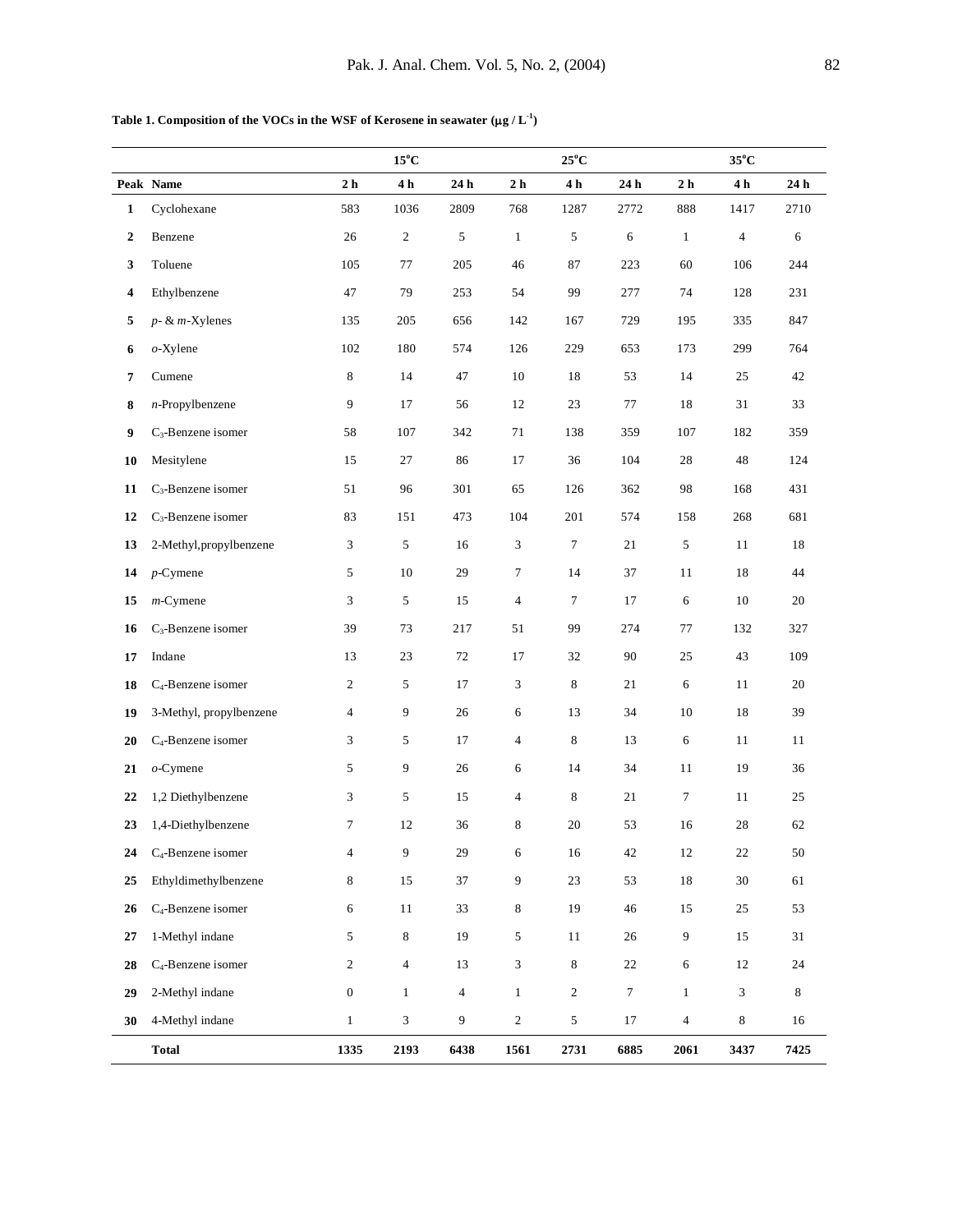|                              |                | $15^{\circ}$ C |          |                | $25^{\circ}$ C |              |                | $35^{\circ}$ C |              |
|------------------------------|----------------|----------------|----------|----------------|----------------|--------------|----------------|----------------|--------------|
| <b>Group Name</b>            | 2 <sub>h</sub> | 4 h            | 24h      | 2 <sub>h</sub> | 4 h            | 24h          | 2 <sub>h</sub> | 4 h            | 24h          |
| Total Aliphatics $(\mu g/l)$ | $\mathbf{0}$   | $\mathbf{0}$   | $\theta$ | $\mathbf{0}$   | $\mathbf{0}$   | $\mathbf{0}$ | $\mathbf{0}$   | $\mathbf{0}$   | $\mathbf{0}$ |
| Total Naphthenes $(\mu g/l)$ | 583            | 1036           | 2809     | 768            | 1287           | 2772         | 888            | 1417           | 2710         |
| Total Aromatics (µg/l)       | 752            | 1157           | 3627     | 793            | 1444           | 4223         | 1173           | 2020           | 4714         |
| Total Others $(\mu g/l)$     | $\mathbf{0}$   | $\mathbf{0}$   | 2        | $\mathbf{0}$   | $\mathbf{0}$   | $\mathbf{0}$ | $\mathbf{0}$   | $\mathbf{0}$   | $\mathbf{0}$ |
| Aliphatics %                 | 0.0            | 0.0            | 0.0      | 0.0            | 0.0            | 0.0          | 0.0            | 0.0            | 0.0          |
| Naphthenes %                 | 43.7           | 47.2           | 43.6     | 49.2           | 47.1           | 38.7         | 43.1           | 41.2           | 36.5         |
| Aromatics %                  | 56.3           | 52.8           | 56.3     | 50.8           | 52.9           | 61.3         | 56.9           | 58.8           | 63.5         |
| Others %                     | 0.0            | 0.0            | 0.1      | 0.0            | 0.0            | 0.0          | 0.0            | 0.0            | 0.0          |
| Benzene %                    | 3.4            | 0.2            | 0.2      | 0.2            | 0.3            | 0.2          | 0.1            | 0.2            | 0.1          |
| Toluene %                    | 14.0           | 5.7            | 5.7      | 5.8            | 6.1            | 5.3          | 5.1            | 5.3            | 5.2          |
| $C_2$ -Benzenes %            | 37.8           | 40.0           | 40.9     | 40.6           | 34.3           | 39.0         | 37.7           | 37.7           | 39.1         |
| $C_3$ -Benzenes %            | 35.0           | 42.0           | 42.0     | 41.5           | 44.4           | 42.4         | 42.7           | 42.3           | 42.3         |
| $C_4$ -Benzenes %            | 7.4            | 9.0            | 8.5      | 8.8            | 11.4           | 9.8          | 11.0           | 11.2           | 9.8          |

**Table 2. Group Summary of the WSF of Kerosene**

naphthalene were the only major components, with other PAHs being present in much smaller amounts. The total levels were also much lower (132  $\mu$ g / L<sup>-1</sup> at 35°C) than the gasolines. The increasing temperature caused the concentration to increase appreciably. Total PAHs in the WSF prepared at  $15^{\circ}$ C were about 47  $\mu$ g/l which increased to 69  $\mu$ g / L<sup>-1</sup> at 25<sup>o</sup>C and to 132  $\mu$ g / L<sup>-1</sup> at  $35^{\circ}$ C.

## *PAHs in the WSF of aviation fuel*

This refined product closely resembled kerosene in its composition, as it is special kerosene. The PAHs in the WSF were also expected to closely resemble the PAHs in the WSF of kerosene; however, the PAHs in the WSF of aviation fuel were quantitatively much higher than kerosene. Table 6 presents the levels of PAHs observed in the WSF of aviation fuel. The overall levels of PAHs in the WSF of this sample were in the range of 2000 - 4000  $\mu$ g / L<sup>-1</sup> while, in kerosene, these levels ranged from 47 to 132  $\mu$ g / L<sup>-1</sup>. The total PAHs in this sample were surprisingly high, especially in view of the fact that the levels of volatile organic compounds in the WSF of this sample (Table 4) were quite comparable with those of kerosene (Table 2). As in other samples, the PAHs in the WSF of aviation fuel were mostly due to the presence of naphthalene, methyl naphthalene and dimethyl naphthalene, which accounted for about 97% of

the total PAHs. The other PAHs were present in relatively small amounts. The effect of different temperatures on the composition of PAHs in the WSF can also be seen from Table 6. The total PAHs were about 2000  $\mu$ g / L<sup>-1</sup> at 15<sup>o</sup>C and 25<sup>o</sup>C but increased dramatically in the sample prepared at 35°C to about 3900 µg /  $L^{-1}$ .

#### *Comparison of PAHs*

Fig. 2 shows comparative composition of the PAHs in the WSF of kerosene and aviation fuel. While the profile for the volatile aromatics in the WSF was not dissimilar, the PAH profile was dramatically different. The extent to which these differences exist in the PAHs in the WSF of these oils can be readily assessed from this figure.

#### **Conclusions**

Chemical analysis of WSFs of kerosene and aviation fuel in seawater showed that these were complex mixtures of wide range of organic compounds. These included volatile organic compounds and polycyclic aromatic hydrocarbons. WSF of kerosene contained 30 VOCs while that of aviation fuel contained 39 volatile compounds. Quantitatively, WSF of kerosene contained about 7 mg  $/$  L<sup>-1</sup> of VOCs while WSF of aviation contained about 5 mg /  $L^{-1}$ . The VOCs consisted of almost entirely of aromatic compounds which are known to be more toxic than the aliphatic compounds. There were significant qualitative and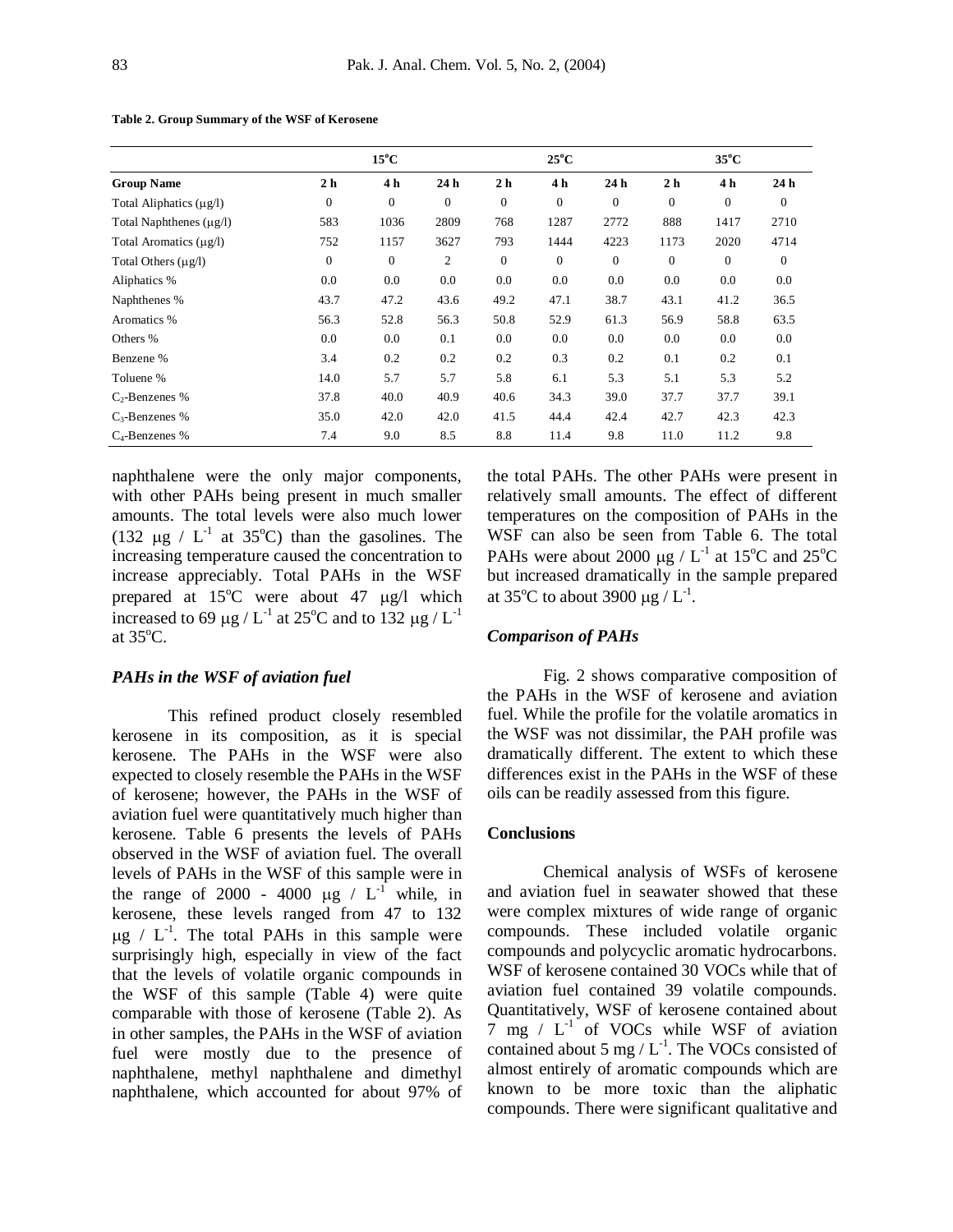quantitative differences in the composition of the polycyclic aromatic hydrocarbons. WSF of kerosene contained relatively low amounts of PAHs (about 0.13 mg /  $L^{-1}$ ) as compared to the WSF of aviation fuel (about 4 mg /  $L^{-1}$ ).

|  |  |  | Table 3. Composition of VOCs in the WSF of Aviation Fuel in seawater (µg/l) |
|--|--|--|-----------------------------------------------------------------------------|
|--|--|--|-----------------------------------------------------------------------------|

|                |                                |                         | $15^{\circ}$ C   |                             |                  | $25^{\circ}$ C   |                  |                 | $35^{\circ}$ C   |                             |
|----------------|--------------------------------|-------------------------|------------------|-----------------------------|------------------|------------------|------------------|-----------------|------------------|-----------------------------|
| Peak           | <b>Name</b>                    | 2 <sub>h</sub>          | 4 h              | $24\,\ensuremath{\hbox{h}}$ | 2 <sub>h</sub>   | 4 <sub>h</sub>   | 24 h             | $2\ \mathrm{h}$ | 4h               | $24\,\ensuremath{\hbox{h}}$ |
| 1              | Methylcyclopentane             | $\,$ 8 $\,$             | $\overline{4}$   | 15                          | $\boldsymbol{2}$ | 6                | 16               | $\overline{c}$  | $\overline{4}$   | 13                          |
| $\overline{2}$ | Cyclohexane                    | 5                       | $\overline{4}$   | 16                          | $\overline{c}$   | 6                | 12               | 5               | $\overline{4}$   | 13                          |
| 3              | Benzene                        | 44                      | 77               | 169                         | 42               | 78               | 169              | 44              | 81               | 167                         |
| 4              | Methylcyclohexane              | 3                       | $\overline{4}$   | $\,8\,$                     | $\overline{c}$   | 5                | $\boldsymbol{0}$ | $\overline{c}$  | 3                | 1                           |
| 5              | Octane isomer                  | 7                       | 3                | 31                          | $\boldsymbol{0}$ | 5                | 3                | 6               | 3                | 9                           |
| 6              | Toluene                        | 123                     | 234              | 726                         | 154              | 285              | 752              | 170             | 338              | 764                         |
| 7              | $n$ -Octane                    | $\mathbf{1}$            | $\overline{c}$   | $\boldsymbol{2}$            | $\mathbf{0}$     | $\overline{4}$   | $\boldsymbol{0}$ | 1               | $\mathbf{1}$     | $\mathbf{0}$                |
| 8              | Ethylmethylcyclohexane         | $\boldsymbol{0}$        | $\boldsymbol{0}$ | $\sqrt{2}$                  | $\boldsymbol{0}$ | $\boldsymbol{0}$ | $\mathbf{0}$     | 6               | $\boldsymbol{2}$ | $\boldsymbol{0}$            |
| 9              | Methylphenol                   | $\mathbf{0}$            | $\overline{0}$   | $\tau$                      | $\mathbf{0}$     | $\mathbf{0}$     | $\mathbf{0}$     | $\mathbf{0}$    | $\mathbf{0}$     | $\mathbf{0}$                |
| 10             | Methylthiophane                | $\overline{c}$          | $\boldsymbol{0}$ | $\boldsymbol{0}$            | $\boldsymbol{0}$ | $\mathbf{0}$     | $\mathbf{0}$     | $\mathbf{0}$    | $\mathbf{0}$     | $\mathbf{0}$                |
| 11             | Ethylbenzene                   | 39                      | 79               | 268                         | 55               | 108              | 272              | 60              | 121              | 285                         |
| 12             | $p - \& m$ -Xylenes            | 105                     | 207              | 701                         | 147              | 282              | 729              | 160             | 322              | 756                         |
| 13             | Dimethylthiophane              | $\boldsymbol{0}$        | $\boldsymbol{0}$ | $\boldsymbol{0}$            | $\boldsymbol{0}$ | $\tau$           | $\mathbf{0}$     | $\mathbf{0}$    | $\boldsymbol{0}$ | $\mathbf{0}$                |
| 14             | $o$ -Xylene                    | 73                      | 144              | 493                         | 103              | 199              | 525              | 115             | 232              | 542                         |
| 15             | Cumene                         | 5                       | 10               | 37                          | 8                | 15               | 38               | 8               | 17               | 41                          |
| 16             | $n$ -Propylbenzene             | 9                       | 17               | 63                          | 14               | 26               | 63               | 14              | 29               | 68                          |
| 17             | $C_3$ -Benzene isomer          | 37                      | 76               | 283                         | 89               | 108              | 285              | 60              | 127              | 318                         |
| 18             | C <sub>3</sub> -Benzene isomer | 18                      | 35               | 113                         | $\boldsymbol{0}$ | 50               | 103              | 31              | 56               | 107                         |
| 19             | Mesitylene                     | 16                      | 34               | 123                         | 28               | 51               | 127              | 29              | 58               | 136                         |
| 20             | $C_3$ -Benzene isomer          | 47                      | 92               | 323                         | 74               | 132              | 341              | 79              | 157              | 358                         |
| 21             | $C_3$ -Benzene isomer          | 95                      | 189              | 772                         | 157              | 278              | 695              | 177             | 328              | 739                         |
| 22             | 2-Methyl, propylbenzene        | $\mathbf{2}$            | 5                | 18                          | 5                | 9                | 19               | 5               | 10               | $21\,$                      |
| 23             | $p$ -Cymene                    | 5                       | 9                | 31                          | 8                | 14               | 32               | $\overline{c}$  | 16               | 34                          |
| 24             | $m$ -Cymene                    | $\overline{\mathbf{4}}$ | 6                | 20                          | 6                | 11               | 21               | 6               | 11               | 22                          |
| 25             | $C_3$ -Benzene isomer          | 47                      | 93               | 308                         | 77               | 136              | 338              | 86              | 165              | 354                         |
| 26             | Indane                         | 10                      | 20               | 64                          | 16               | 29               | 75               | 18              | 35               | 78                          |
| 27             | C <sub>4</sub> -Benzene isomer | 3                       | 7                | 25                          | 6                | 12               | 25               | $\tau$          | 13               | 30                          |
| 28             | 3-Methyl, propylbenzene        | 5                       | 10               | 34                          | 10               | 17               | 36               | 11              | 20               | 43                          |
| 29             | C <sub>4</sub> -Benzene isomer | $\overline{\mathbf{4}}$ | 7                | 25                          | 7                | 13               | 21               | $\tau$          | 14               | 25                          |
| 30             | $o$ -Cymene                    | 6                       | 12               | 37                          | 12               | 21               | 39               | 12              | 23               | 35                          |
| 31             | 1,2 Diethylbenzene             | 3                       | 6                | 19                          | 6                | 10               | 21               | 6               | 12               | 36                          |
| 32             | 1,4-Diethylbenzene             | 7                       | 14               | 47                          | 14               | 26               | 53               | 17              | 32               | 69                          |
| 33             | C <sub>4</sub> -Benzene isomer | $\overline{\mathbf{4}}$ | 10               | 36                          | 10               | 22               | 41               | 13              | 24               | 52                          |
| 34             | Ethyldimethylbenzene           | 9                       | 17               | 50                          | $17\,$           | $30\,$           | 57               | $20\,$          | 36               | $71\,$                      |
| 35             | C <sub>4</sub> -Benzene isomer | 6                       | 13               | 43                          | 13               | 25               | 49               | 16              | 29               | 60                          |
| 36             | 1-Methyl indane                | 3                       | $\overline{7}$   | 19                          | $\tau$           | $11\,$           | 22               | 8               | 13               | $27\,$                      |
| 37             | C <sub>4</sub> -Benzene isomer | $\overline{\mathbf{c}}$ | 5                | 19                          | 5                | 13               | 24               | 8               | 15               | $29\,$                      |
| 38             | 2-Methyl indane                | $\boldsymbol{0}$        | $\mathbf{1}$     | 6                           | $\mathbf{1}$     | 4                | $7\phantom{.0}$  | $\overline{c}$  | 4                | 9                           |
| 39             | 4-Methyl indane                | $\overline{c}$          | 3                | 11                          | 3                | 9                | 14               | 5               | 9                | 18                          |
|                | <b>Total</b>                   | 762                     | 1445             | 4853                        | 1101             | 2060             | 5023             | 1207            | 2377             | 5330                        |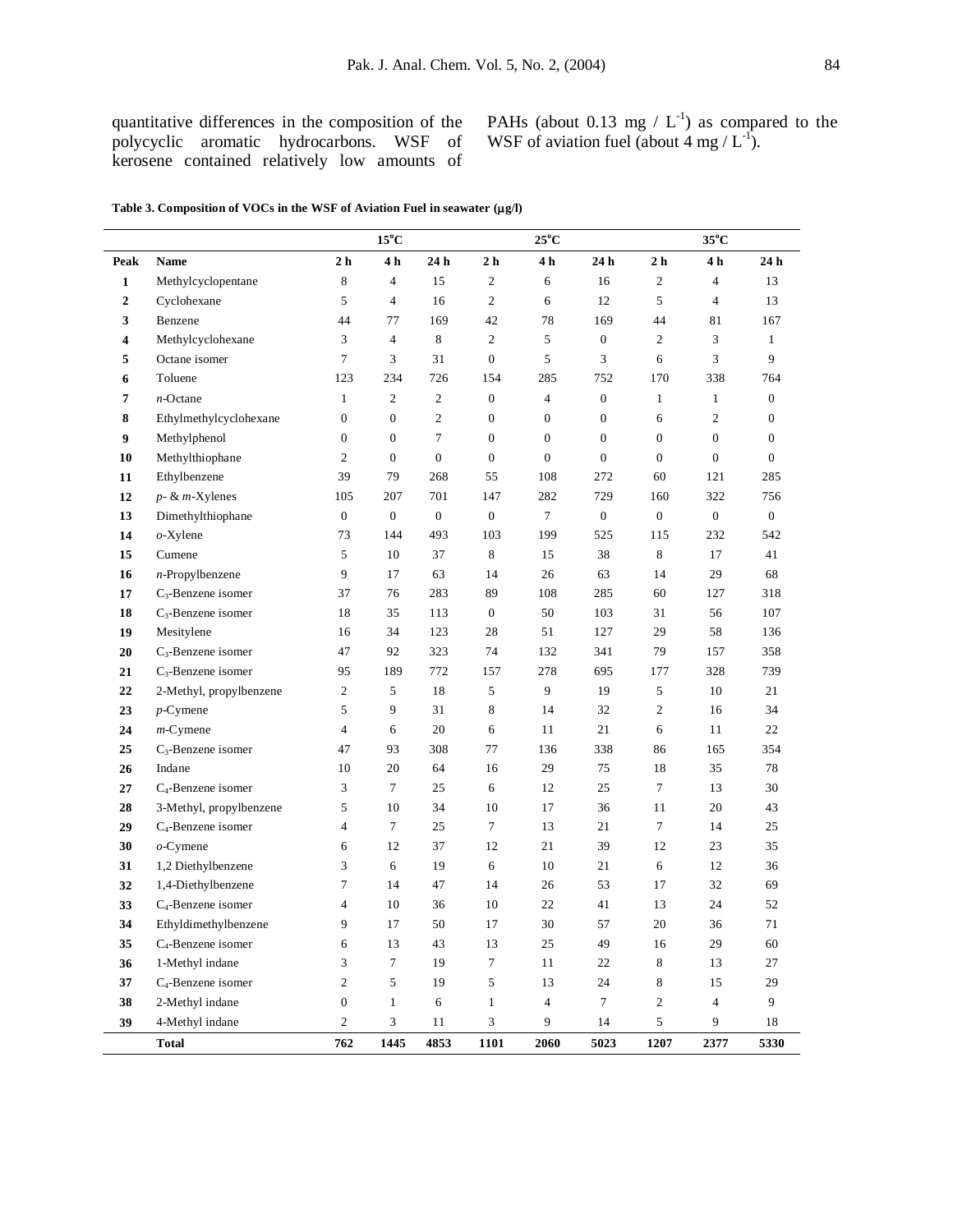|                              |                | $15^{\circ}$ C |                 |                | $25^{\circ}$ C |                 |                | $35^{\circ}$ C |                 |
|------------------------------|----------------|----------------|-----------------|----------------|----------------|-----------------|----------------|----------------|-----------------|
| Group Name                   | 2 <sub>h</sub> | 4 h            | 24 <sub>h</sub> | 2 <sub>h</sub> | 4h             | 24 <sub>h</sub> | 2 <sub>h</sub> | 4 h            | 24 <sub>h</sub> |
| Total Aliphatics $(\mu g/l)$ | 5              | 6              | 10              | 2              | 9              | $\Omega$        | 3              | 5              | 1               |
| Total Naphthenes $(\mu g/l)$ | 20             | 11             | 64              | $\overline{4}$ | 17             | 32              | 18             | 13             | 36              |
| Total Aromatics $(\mu g/l)$  | 734            | 1429           | 4773            | 1094           | 2026           | 4991            | 1186           | 2348           | 5293            |
| Total Others $(\mu g/l)$     | 2              | $\overline{0}$ | 7               | $\mathbf{0}$   | 7              | $\mathbf{0}$    | $\mathbf{0}$   | $\mathbf{0}$   | $\mathbf{0}$    |
| Aliphatics %                 | 0.6            | 0.4            | 0.2             | 0.2            | 0.5            | 0.0             | 0.2            | 0.2            | 0.0             |
| Naphthenes %                 | 2.7            | 0.8            | 1.3             | 0.4            | 0.8            | 0.6             | 1.5            | 0.6            | 0.7             |
| Aromatics %                  | 96.4           | 98.9           | 98.4            | 99.4           | 98.4           | 99.4            | 98.3           | 99.3           | 99.3            |
| Others %                     | 0.3            | 0.0            | 0.1             | 0.0            | 0.4            | 0.0             | 0.0            | 0.0            | 0.0             |
| Benzene %                    | 6.0            | 4.6            | 3.5             | 3.9            | 3.8            | 3.4             | 3.7            | 3.4            | 3.2             |
| Toluene %                    | 16.8           | 16.4           | 15.2            | 14.0           | 14.1           | 15.1            | 14.4           | 14.4           | 14.4            |
| $C_2$ -Benzenes %            | 29.6           | 30.1           | 30.6            | 27.9           | 29.1           | 30.6            | 28.2           | 28.8           | 29.9            |
| $C_3$ -Benzenes %            | 37.4           | 38.3           | 40.1            | 40.8           | 39.4           | 39.9            | 40.0           | 39.9           | 40.1            |
| $C_4$ -Benzenes %            | 8.2            | 8.4            | 8.5             | 10.9           | 11.0           | 8.8             | 11.0           | 10.8           | 10.0            |

### **Table 4. Group Summary of WSF of Aviation Fuel**



**Fig. 1. Comparison of volatile aromatics in the WSF of kerosene and aviation fuel oils**

| 3  | Dimethyl naphthalene  | 224.5  | 201.5         | 364.3  |
|----|-----------------------|--------|---------------|--------|
| 4  | Acenaphthene          | 0.6    | $0.6^{\circ}$ | 0.5    |
| 5  | Trimethyl naphthalene | 23.9   | 20.0          | 15.2   |
| 6  | Fluorene              | 0.4    | 0.5           | 0.3    |
| 7  | Methyl Fluorene       | 1.7    | 5.5           | 2.4    |
| 8  | Phenanthrene          | 0.9    | 1.4           | 0.4    |
| 9  | Methyl phenanthrene   | 6.7    | 5.7           | 2.0    |
| 10 | Dimethyl phenanthrene | 9.8    | 5.5           | 5.3    |
| 11 | Fluoranthene          | 0.1    | 0.1           | 0.0    |
| 12 | Pyrene                | 0.0    | 0.1           | 0.0    |
|    | <b>Total PAHs</b>     | 2272.0 | 2090.4        | 3903.9 |

**Table 5. Levels of PAHs (g/l) in the WSF of Kerosene by GC/MS.**

| No. | PAH                   | $15^{\circ}$ C | $25^{\circ}$ C | $35^{\circ}$ C |
|-----|-----------------------|----------------|----------------|----------------|
| 1   | Naphthalene           | 11.5           | 15.7           | 31.0           |
| 2   | Methyl naphthalene    | 26.9           | 38.6           | 80.3           |
| 3   | Dimethyl naphthalene  | 3.8            | 8.2            | 15.8           |
| 4   | Trimethyl naphthalene | 0.0            | 0.8            | 1.2            |
| 5   | Fluorene              | 0.2            | 0.3            | 0.5            |
| 6   | Methyl Fluorene       | 1.1            | 2.5            | 0.6            |
| 7   | Dimethyl phenanthrene | 3.9            | 2.9            | 2.8            |
|     | <b>Total PAHs</b>     | 47.3           | 69.0           | 132.4          |

Table 6. Levels of PAHs ( $\mu$ g/l) in the WSF of Aviation Fuel by **GC/MS.**

**No. PAH 15<sup>o</sup>C 25<sup>o</sup>C 35<sup>o</sup>C**

1 Naphthalene 497.7 445.2 819.8

2 Methyl naphthalene 1505.7 1404.4 2693.7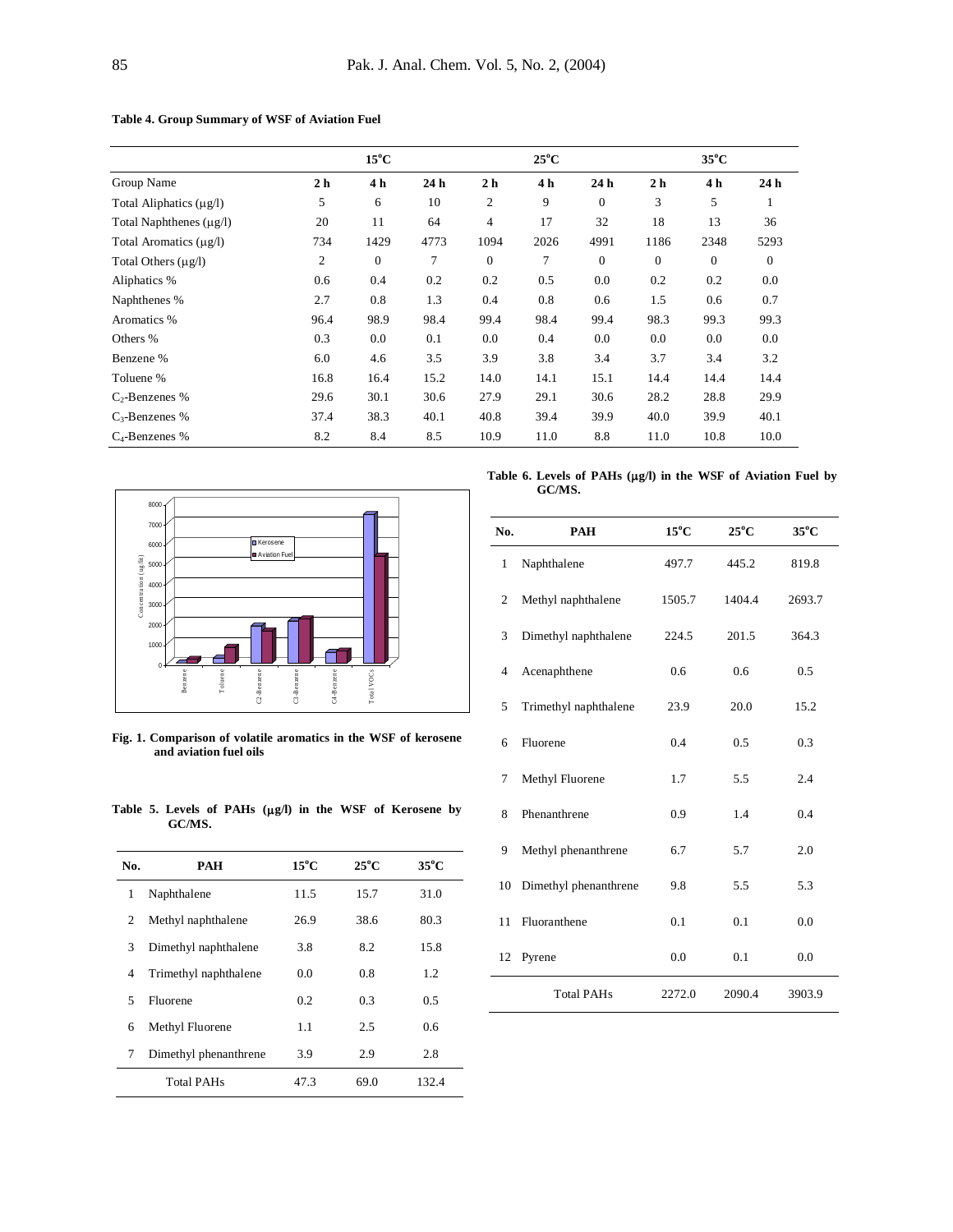

Fig. 2. Comparison of PAHs in the WSF of kerosene and aviation fuel oils.

# **Acknowledgements**

The authors wish to gratefully acknowledge the partial funding of this study by Kuwait Fund for the Advancement of Sciences (KFAS).

### **References**

- 1. National Academy of Sciences**.** *Oil in the Sea - III: Input, Fate and Effects.* (2003) Washington, D.C. National Academy Press.
- 2. R. Golob and E. Brus. IMCO/UNEP *International workshop on combating marine pollution from oil exploration, exploitation, and transport in the Kuwait Action Plan Region.* Manama, Bahrain, 6-10 December. Cambridge, Massachusetts (1980) World of Information Systems.
- 3. J.W. Anderson, J.M. Neff, B.A. Cox, H.E. Tatem and G. M. Hightower. *Mar. Biol*., 27 (1974) 75.
- 4. C.C. Boylan and B.W. Tripp. *Nature*. 230 (1971) 44.
- 5. C.C. Lee, W.K. Craig and P.J. Smith. *Bull. Environ. Contam. Toxicol*. 12 (1974) 212.
- 6. D. Mackay and W. Y. Shiu. *Bull. Environ. Contam. Toxicol*. 15 (1976) 101.
- 7. W.Y. Shui, M. Bobra, A.M. Bobra, A. Maijanen, L. Sunito and D. Mackay. *Oil & Chem. Poll.* 7 (1990) 57.
- 8. K. Winters and P. L. Parker. *Water soluble components of crude oils, fuel oils and used crank-case oils.* Proceedings of 1977 Oil Spill Conference. New Orleans, Louisiana, March 8-10 (1977) 679.
- 9. T. Saeed and M. Al-Mutairi. *Wat. Air, Soil Poll*. 120 (2000) 107.
- 10. T. Saeed and M. Al-Mutairi. *Adv. Environ. Res*. 4 (2000) 141.
- 11. F. Zucher and M. Thuer. *Environ. Sci. Tech*. 12 (1978) 838.
- 12. R.B. Laughlin, O. Linden and J.M. Neff**.**  *Chemosphere*, 10 (1979) 741.
- 13. W.E. Montz, R.L. Puyear and J.D. Brammer. *Arch. Environ. Contam. Toxicol.* 11 (1982) 561.
- 14. J.H. Smith and J.C. Harper. *Behavior of hydrocarbons in aquatic systems. Air Force Aerospace Medicine Research Lab.* (Tech. Report), AFAMRL-TR-81-149. Proceedings of Conference on Environmental Toxicology, (1982) 336.
- 15. R.H. Brieri, A.L. Walker, B.W. Lewis, G. Losse and R. J. Haggert. *Identification of hydrocarbons in extract from estuarine water accommodated with No. 2 fuel oil.* NBS Spec. Publ. 499. Marine Pollution Monitoring (Petroleum), Proceedings of Symposium Workshop. Gaithersburg, Maryland, (1984) 13-17.
- 16. W.E. Coleman, J.W. Munch, R.O. Stricher, H.P. Ringhand and F.C. Kopfler**.** *Arch. Environ. Contam. Toxicol.* 13 (1984) 171.
- 17. D.A.J. Murray, W.L. Lockhar and G.R.B. Webster**.** *Oil Petrol. Poll*. 2 (1984) 39.
- 18. M.S. Dale, B. Koch, R.F. Losee, E.W. Crofts and M.K. Davis. *J. Amer. Wat. Works. Assoc.* 92 (2000) 42.